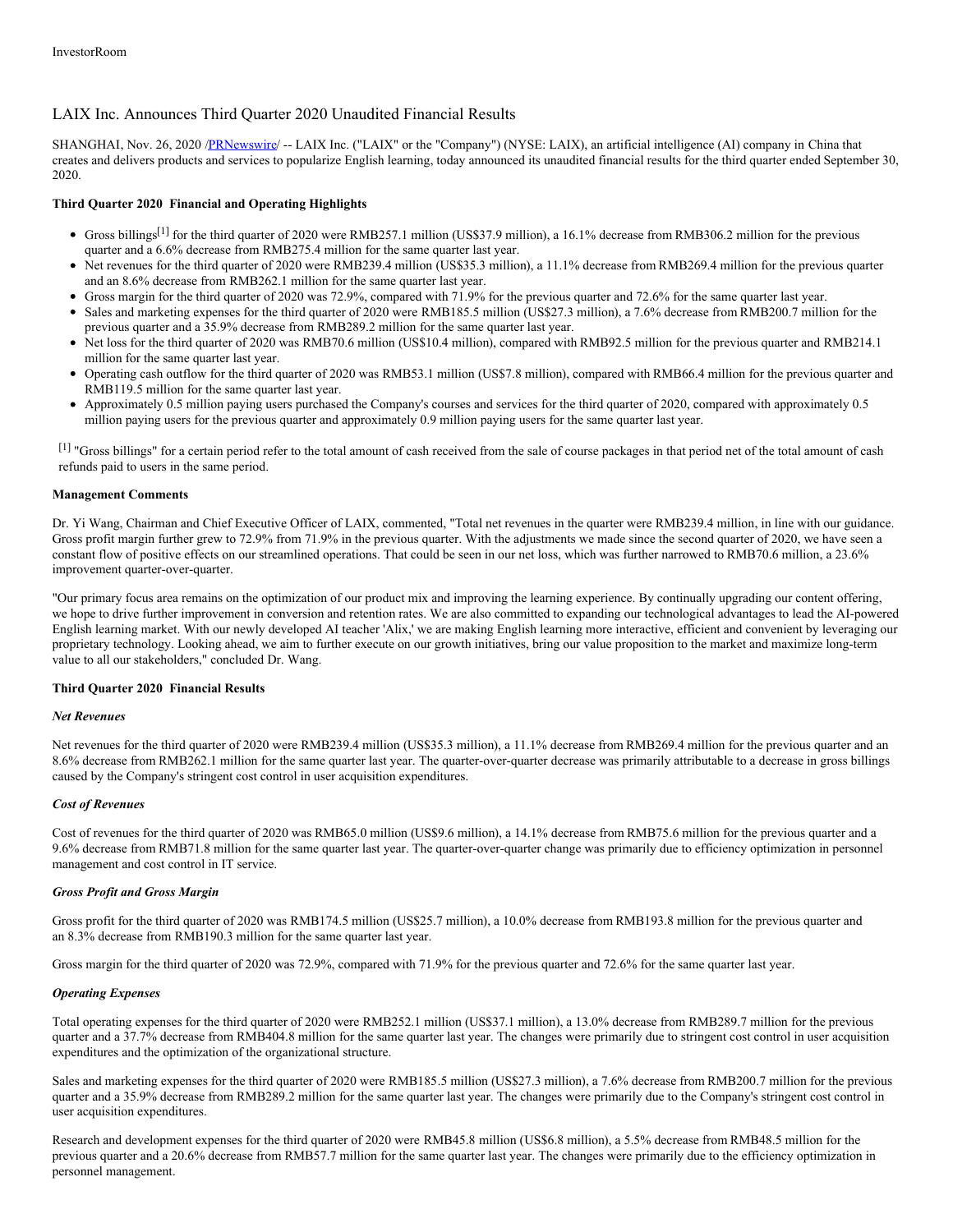General and administrative expenses for the third quarter of 2020 were RMB20.8 million (US\$3.1million), a 48.7% decrease from RMB40.5 million for the previous quarter, primarily due to a one-off impairment loss on leasehold improvement in the previous quarter. General and administrative expenses also decreased by 64.1% from RMB57.9 million for the same quarter last year, primarily due to the efficiency optimization in personnel management.

## *Loss from Operations*

Loss from operations for the third quarter of 2020 was RMB77.6 million (US\$11.4 million), compared with RMB95.9 million for the previous quarter and RMB214.5 million for the same quarter last year.

## *Adjusted EBITDA [2]*

Adjusted EBITDA for the third quarter of 2020 was a loss of RMB55.6 million (US\$8.2 million), compared with an adjusted EBITDA loss of RMB77.8 million for the previous quarter and an adjusted EBITDA loss of RMB203.6 million for the same quarter last year.

[2] "Adjusted EBITDA" is a non-GAAP measure, which represents EBITDA before share-based compensation expenses. EBITDA represents net loss before interest, tax, depreciation and amortization. See "Reconciliations of GAAP and Non-GAAP Results" at the end of this press release.

## *Foreign exchange related (losses) / gains, net*

Foreign exchange gain was RMB3.0 million (US\$0.4 million) in the third quarter of 2020, compared with a foreign exchange gain of RMB0.1 million for the previous quarter and a foreign exchange loss of RMB2.6 million for the same quarter last year.

#### *Net Loss*

Net loss for the third quarter of 2020 was RMB70.6 million (US\$10.4 million), compared with RMB92.5 million for the previous quarter and RMB214.1 million for the same quarter last year.

Adjusted net loss<sup>[3]</sup> for the third quarter of 2020 was RMB61.4 million (US\$9.0 million), compared with RMB85.3 million for the previous quarter and RMB209.7 million for the same quarter last year.

Basic and diluted net loss per ordinary share attributable to ordinary shareholders for the third quarter of 2020 was RMB1.43 (US\$0.21), compared with RMB1.87 for the previous quarter and RMB4.33 for the same quarter last year.

<sup>[3]</sup> "Adjusted net loss" is a non-GAAP measure, which excludes share-based compensation expenses. See "Reconciliation of GAAP and Non-GAAP Results" at the end of this press release.

#### *Balance Sheet & Cashflows*

As of September 30, 2020, the Company's cash, cash equivalents, restricted cash and short-term investments totaledRMB327.2 million (US\$48.2 million), compared with RMB390.3 million as of June 30, 2020 and RMB552.6 million as of December 31, 2019.

Net cash used in operating activities was RMB53.1 million (US\$7.8 million) and RMB119.5 million for the three months period ended September 30, 2020 and 2019, respectively.

Our liquidity to meet our future working capital is based on our ability to attract new users, enhance user engagement and retention by offering higher quality and diversified courses while closely controlling the content costs, and optimizing traffic acquisition strategy to efficiently control and reduce these user related costs. We will continue to further preserve liquidity and manage cash flows by reducing discretionary expenditure including promotion expenses and general and administrative expenses. Our liquidity is also based on our ability to obtain capital financing from equity or debt investors. Currently, we believe that we have sufficient cash to fund operations for at least the next 12 months.

As of September 30, 2020, the Company's deferred revenue and long-term deferred revenue totaled RMB823.4 million (US\$121.3 million), compared with RMB828.8 million as of June 30, 2020 and RMB696.0 million as of December 31, 2019.

#### **Outlook**

For the fourth quarter of 2020, the Company currently expects:

- Net revenues to be between RMB210.0 million to RMB230.0 million, which would represent a decrease of approximately 9.2% to 0.6% fromRMB231.4 million for the same quarter last year;

This forecast reflects the Company's current and preliminary view on the current business situation and market conditions, which is subject to change.

#### **Conference Call**

The Company's management will host an earnings conference call at 8:00 PM U.S. Eastern Time on November 26, 2020 (9:00 AM Beijing/Hong Kong time on November 27, 2020).

Dial-in details for the earnings conference call are as follows:

| $+1-877-396-2308$            |
|------------------------------|
| $+1-647-689-5527$            |
| 400-048-6136 or 400-043-3098 |
| $+852-5803-0358$             |
| 5312108                      |
|                              |

Participants should dial-in at least 10 minutes before the scheduled start time to be connected to the call.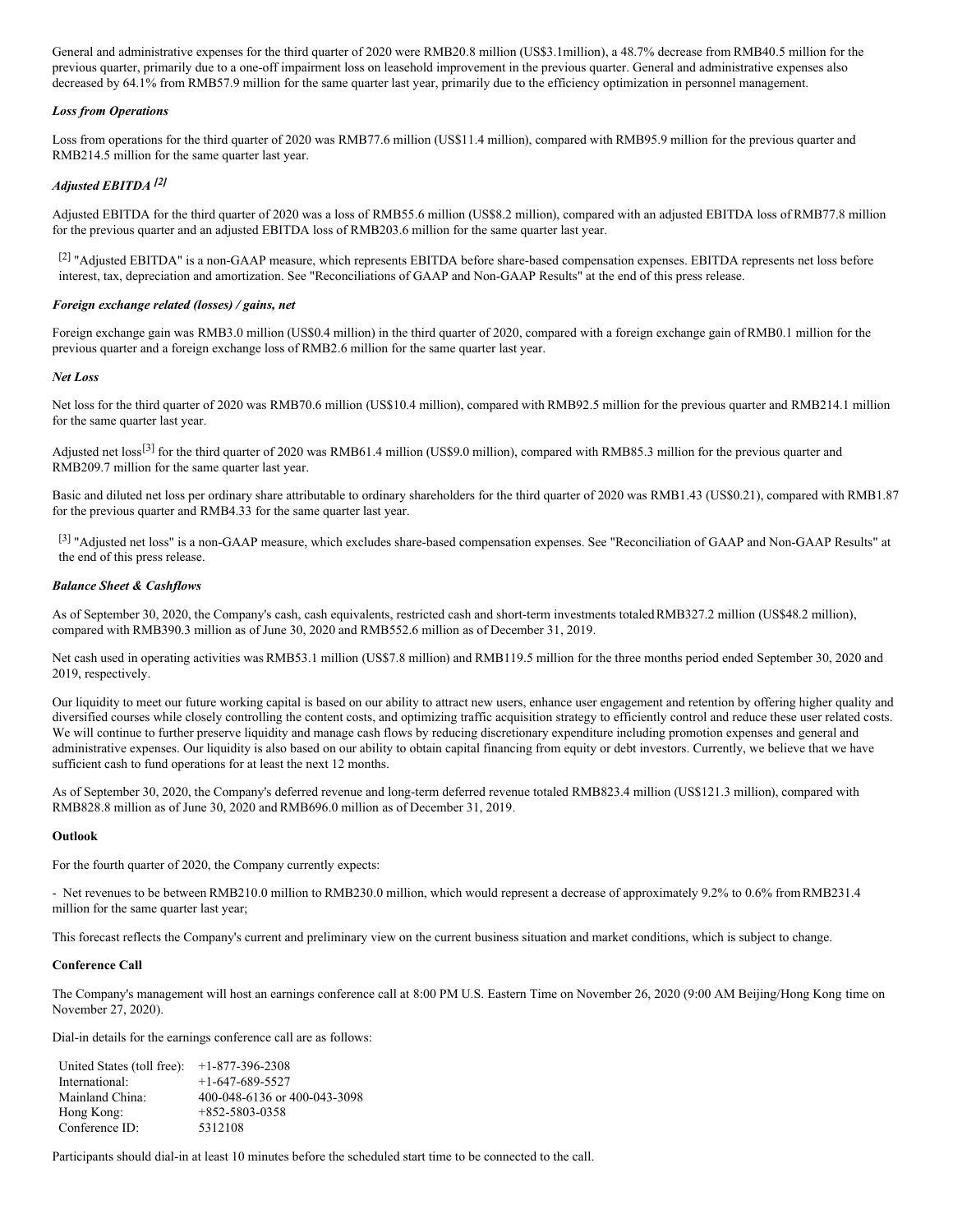Additionally, a live and archived webcast of the conference call will be available on the Company's investor relations website at [http://ir.laix.com/investors](http://ir.laix.com/investors/overview/default.aspx).

#### **About LAIX Inc.**

LAIX Inc. ("LAIX" or the "Company") is an artificial intelligence (AI) company in China that creates and delivers products and services to popularize English learning. Its proprietary AI teacher utilizes cutting-edge deep learning and adaptive learning technologies, big data, well-established education pedagogies and the mobile internet. LAIX believes its innovative approach fundamentally transforms learning. LAIX provides its products and services on demand via its mobile apps, primarily its flagship "English Liulishuo" mobile app launched in 2013. On the Company's platform, AI technologies are seamlessly integrated with diverse learning content incorporating well-established language learning pedagogies, gamified features and strong social elements to deliver an engaging, adaptive learning experience. LAIX provides a variety of courses inspired by a broad range of topics and culture themes to make English learning more interesting and is committed to offering a fun, interactive learning environment to motivate and engage its users.

For more information, please visit: [http://ir.laix.com](http://ir.laix.com/).

#### **Use of Non-GAAP Financial Measures**

We use adjusted EBITDA and adjusted net loss, each a non-GAAP financial measure, in evaluating our operating results and for financial and operational decision-making purposes.

We believe that adjusted EBITDA and adjusted net loss help identify underlying trends in our business that could otherwise be distorted by the effect of certain expenses that we include in loss from operations and net loss. We believe that adjusted EBITDA and adjusted net loss provide useful information about our results of operations, enhance the overall understanding of our past performance and future prospects and allow for greater visibility with respect to key metrics used by our management in its financial and operational decision-making.

Adjusted EBITDA and adjusted net loss should not be considered in isolation or construed as an alternative to loss from operations, net loss or any other measure of performance or as an indicator of our operating performance. Investors are encouraged to review the historical non-GAAP financial measures to the most directly comparable GAAP measures. Adjusted EBITDA and adjusted net loss presented here may not be comparable to similarly titled measures presented by other companies. Other companies may calculate similarly titled measures differently, limiting their usefulness as comparative measures to our data. We encourage investors and others to review our financial information in its entirety and not rely on a single financial measure.

#### **Exchange Rate Information**

This announcement contains translations of certain RMB amounts into U.S. dollars at a specified rate solely for the convenience of the reader. Unless otherwise noted, all translations from Renminbi to U.S. dollars are made at a rate of RMB6.7896 to US\$1.00, the rate in effect as of September 30, 2020 published by the Federal Reserve Board.

### **Safe Harbor Statement**

This announcement contains forward-looking statements. These statements are made under the "safe harbor" provisions of the U.S. Private Securities Litigation Reform Act of 1995. These forward-looking statements can be identified by terminology such as "will," "expects," "anticipates," "aims," "future," "intends," "plans," "believes," "estimates," "confident," "potential," "continue" or other similar expressions. Among other things, the Outlook and quotations from management in this announcement, as well as LAIX's strategic and operational plans, contain forward-looking statements. LAIX may also make written or oral forward-looking statements in its periodic reports to the U.S. Securities and Exchange Commission, in its annual report to shareholders, in press releases and other written materials and in oral statements made by its officers, directors or employees to third parties. Statements that are not historical facts, including but not limited to statements about LAIX's beliefs and expectations, are forward-looking statements. Forward-looking statements involve inherent risks and uncertainties, and a variety of factors could cause actual results to differ materially from those contained in any forward-looking statement, including but not limited to the following: LAIX's goals and strategies; LAIX's future business development, results of operations and financial condition; the expected growth of the education market; LAIX's ability to monetize the user base; fluctuations in general economic and business conditions in China; the potential impact of the COVID-19 to LAIX's business operations and the economy in China and elsewhere generally; and assumptions underlying or related to any of the foregoing. Further information regarding these and other risks is included in the Company's filings with the Securities and Exchange Commission. All information provided in this press release and in the attachments is as of the date of the press release, and the Company undertakes no duty to update such information, except as required under applicable law.

#### **For investor and media inquiries, please contact:**

LAIX Inc. Harry He Investor Relations Email: [ir@laix.com](mailto:ir@laix.com)

The Piacente Group Investor Relations Brandi Piacente Tel: +1-212-481-2050 Email: [liulishuo@tpg-ir.com](mailto:liulishuo@tpg-ir.com)

Emilie Wu Tel: +86-21-6039-8363 Email: [liulishuo@tpg-ir.com](mailto:liulishuo@tpg-ir.com)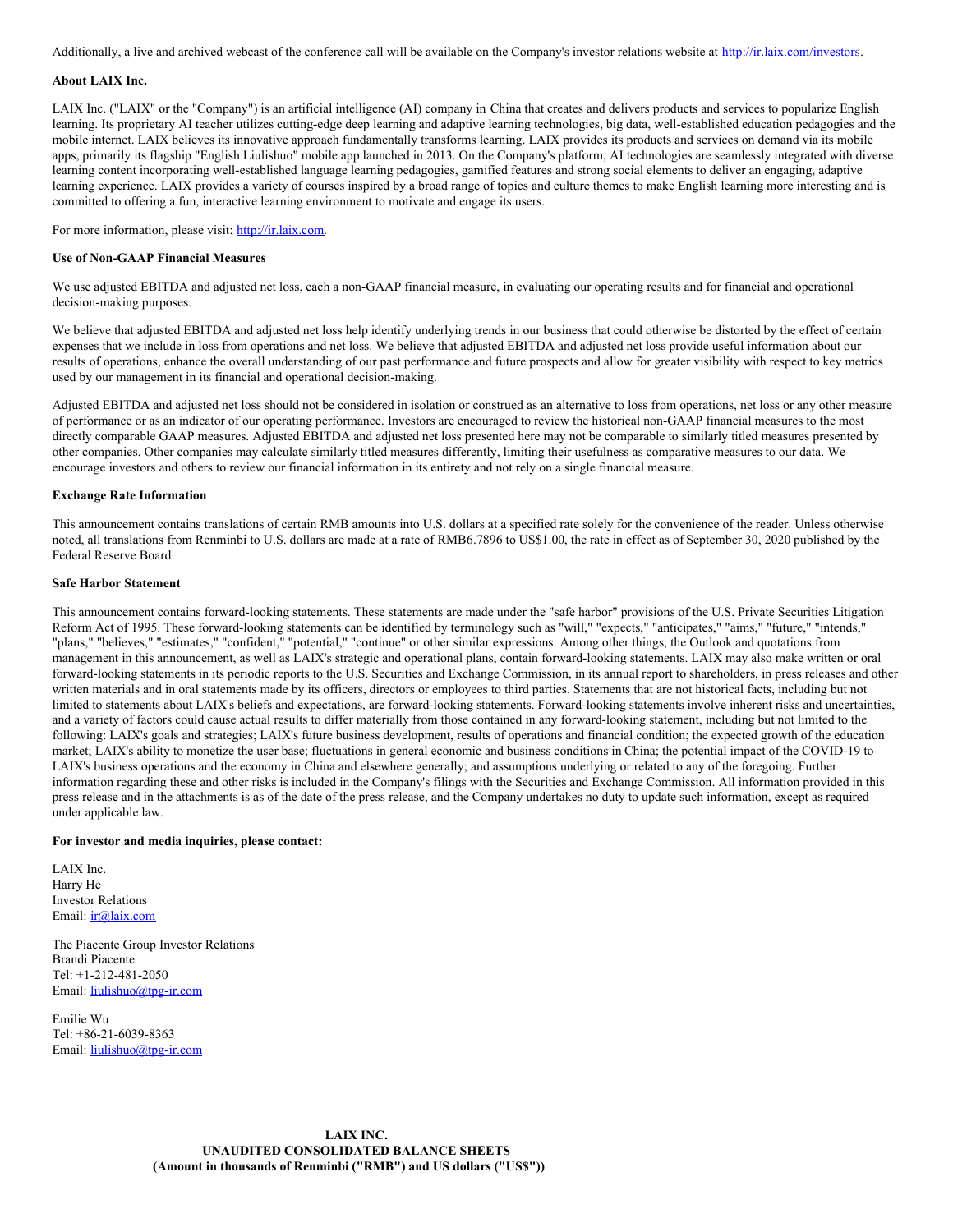|                                                   | As of             | As of          |                    |  |  |
|---------------------------------------------------|-------------------|----------------|--------------------|--|--|
|                                                   | December 31, 2019 |                | September 30, 2020 |  |  |
|                                                   | <b>RMB</b>        | <b>RMB</b>     | US\$               |  |  |
|                                                   |                   |                |                    |  |  |
| <b>ASSETS</b>                                     |                   |                |                    |  |  |
| <b>Current assets:</b>                            |                   |                |                    |  |  |
| Cash and cash equivalents<br>Restricted cash      | 281,166           | 161,408<br>397 | 23,773             |  |  |
|                                                   | 1,816             |                | 58                 |  |  |
| Short-term investments                            | 269,643           | 165,402        | 24,361             |  |  |
| Accounts receivable, net                          | 7,360             | 5,650          | 832                |  |  |
| Prepayments and other current assets              | 86,787            | 65,896         | 9,705              |  |  |
| <b>Total current assets</b>                       | 646,772           | 398,753        | 58,729             |  |  |
| <b>Non-current assets:</b>                        |                   |                |                    |  |  |
| Property and equipment, net                       | 71,637            | 41,311         | 6,084              |  |  |
| Investment in equity fund                         | 5,919             | 5,960          | 878                |  |  |
| Intangible assets, net                            | 15,541            | 14,058         | 2,071              |  |  |
| Operating lease right-of-use assets, net          | 155,525           | 88,656         | 13,058             |  |  |
| Other non-current assets                          | 8,447             | 7,203          | 1,061              |  |  |
| Deferred tax assets                               | 15,336            | 15,336         | 2,259              |  |  |
| <b>Total non-current assets</b>                   | 272,405           | 172,524        | 25,411             |  |  |
| <b>Total assets</b>                               | 919,177           | 571,277        | 84.140             |  |  |
| <b>LIABILITIES</b>                                |                   |                |                    |  |  |
| <b>Current liabilities:</b>                       |                   |                |                    |  |  |
|                                                   |                   |                |                    |  |  |
| Accounts payable<br>Deferred revenue              | 137,684           | 89,527         | 13,186             |  |  |
|                                                   | 695,971           | 778,894        | 114,719            |  |  |
| Salary and welfare payable                        | 153,969           | 132,314        | 19,488             |  |  |
| Tax payable                                       | 74,340            | 76,158         | 11,217             |  |  |
| Operating lease liability, current                | 37,009            | 21,705         | 3,197              |  |  |
| Accrued liabilities and other current liabilities | 15,444            | 15,786         | 2,324              |  |  |
| <b>Total current liabilities</b>                  | 1,114,417         | 1,114,384      | 164,131            |  |  |
| <b>Non-current liabilities:</b>                   |                   |                |                    |  |  |
| Deferred revenue, non-current                     |                   | 44,553         | 6,562              |  |  |
| Operating lease liability, non-current            | 117,124           | 70,835         | 10,433             |  |  |
| Other non-current liabilities                     | 12,441            | 11,848         | 1,744              |  |  |
| <b>Total non-current liabilities</b>              | 129,565           | 127,236        | 18,739             |  |  |
| <b>Total liabilities</b>                          | 1,243,982         | 1,241,620      | 182,870            |  |  |
| Shareholders' equity                              |                   |                |                    |  |  |
| Class A Ordinary shares                           | 208               | 211            | 31                 |  |  |
| Class B Ordinary shares                           | 121               | 121            | 18                 |  |  |
| Subscriptions Receivable from shareholders        | (122)             | (198)          | (29)               |  |  |
|                                                   |                   |                |                    |  |  |
| <b>Treasury Stock</b>                             | (10, 730)         | (15,327)       | (2,257)            |  |  |
| Additional paid-in capital                        | 1,167,884         | 1,193,874      | 175,839            |  |  |
| Accumulated other comprehensive income            | 29,483            | 22,770         | 3,354              |  |  |
| Accumulated deficit                               | (1,511,649)       | (1,871,794)    | (275, 686)         |  |  |
| Total shareholders' equity                        | (324, 805)        | (670, 343)     | (98, 730)          |  |  |
| Total liabilities and shareholders' equity        | 919,177           | 571,277        | 84,140             |  |  |
|                                                   |                   |                |                    |  |  |

#### **LAIX INC. UNAUDITED CONSOLIDATED STATEMENTS OF COMPREHENSIVE LOSS (Amount in thousands of Renminbi ("RMB") and US dollars ("US\$") except for number of shares and per share data)**

|                                     | Three months ended   |                                         | Nine months ended |            |                      |                      |            |
|-------------------------------------|----------------------|-----------------------------------------|-------------------|------------|----------------------|----------------------|------------|
|                                     | September 30<br>2019 | September 30<br>June 30<br>2020<br>2020 |                   |            | September 30<br>2019 | September 30<br>2020 |            |
|                                     | <b>RMB</b>           | <b>RMB</b>                              | <b>RMB</b>        | <b>USS</b> | <b>RMB</b>           | <b>RMB</b>           | <b>USS</b> |
| Net revenues                        | 262,092              | 269,405                                 | 239,426           | 35,264     | 791,823              | 737,169              | 108,573    |
| Cost of revenues                    | (71, 825)            | (75, 646)                               | (64,960)          | (9,568)    | (196, 380)           | (219, 405)           | (32,315)   |
| Gross profit                        | 190,267              | 193,759                                 | 174,466           | 25,696     | 595,443              | 517,764              | 76,258     |
| <b>Operating expenses:</b>          |                      |                                         |                   |            |                      |                      |            |
| Sales and marketing expenses        | (289, 184)           | (200, 726)                              | (185, 487)        | (27,319)   | (702, 546)           | (650, 953)           | (95, 875)  |
| Research and development expenses   | (57, 723)            | (48, 482)                               | (45, 828)         | (6,750)    | (160, 684)           | (153, 529)           | (22, 612)  |
| General and administrative expenses | (57, 893)            | (40, 461)                               | (20, 772)         | (3,059)    | (105, 835)           | (83,372)             | (12, 279)  |
| <b>Total operating expenses</b>     | (404, 800)           | (289, 669)                              | (252,087)         | (37, 128)  | (969, 065)           | (887, 854)           | 130,766)   |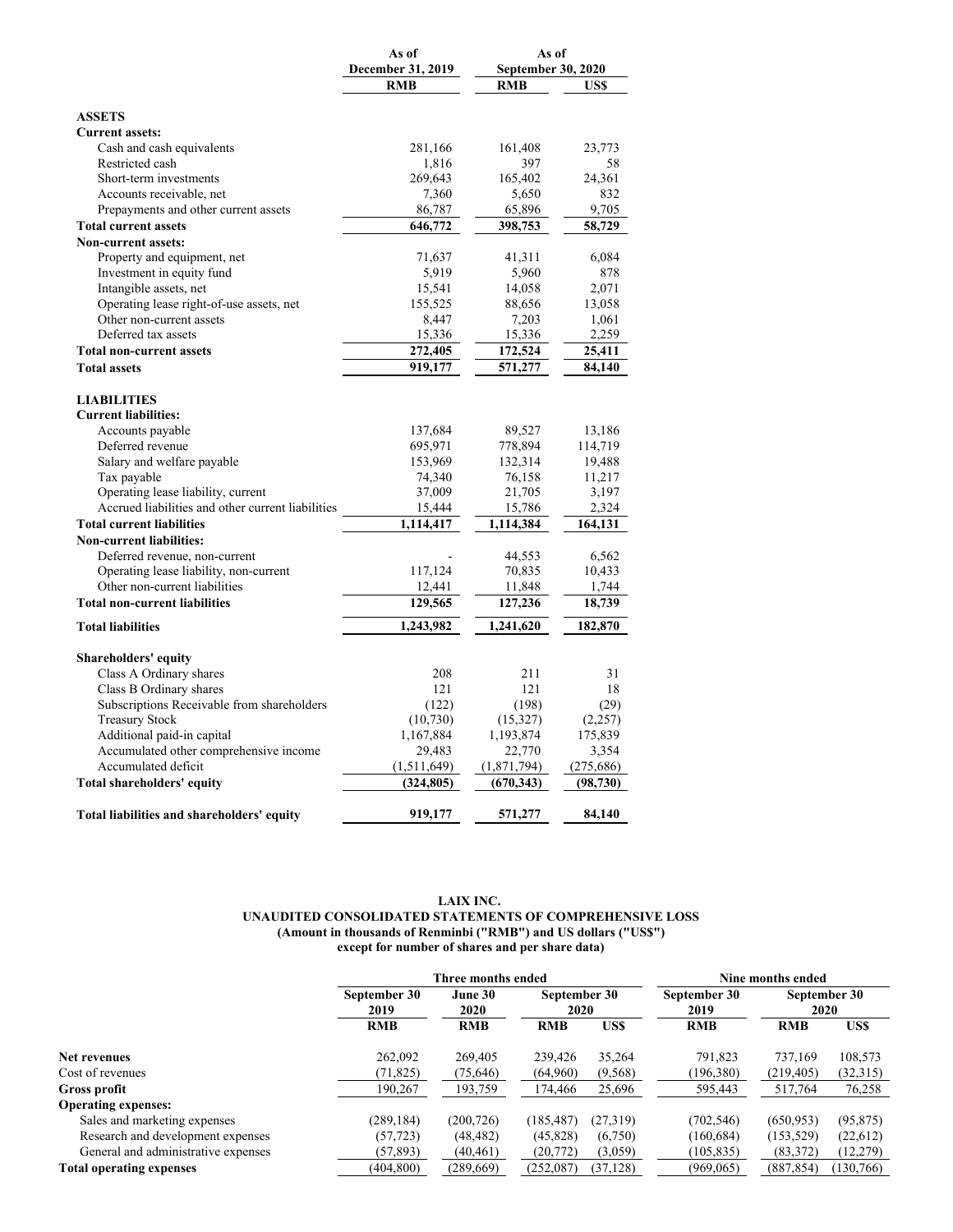| Other operating income                                        |            | 25        |           |           |            | 43         | 6         |
|---------------------------------------------------------------|------------|-----------|-----------|-----------|------------|------------|-----------|
| <b>Loss from Operations</b>                                   | (214, 533) | (95, 885) | (77, 621) | (11, 432) | (373, 622) | (370, 047) | (54, 502) |
| Other income/(expenses):                                      |            |           |           |           |            |            |           |
| Interest income                                               | 376        | 366       | 85        | 13        | 1,438      | 1,134      | 167       |
| Foreign exchange related (losses)/gains, net                  | (2,605)    | 140       | 2,993     | 441       | (3,617)    | 814        | 120       |
| Change in fair value of short-term investment                 | 1.767      | 806       | 653       | 96        | 5,705      | 1,976      | 291       |
| Other income, net                                             | 1,108      | 2,098     | 3,282     | 483       | 1,150      | 6,062      | 893       |
| Loss before income taxes expenses                             | (213, 887) | (92, 475) | (70.608)  | (10, 399) | (368, 946) | (360,061)  | (53, 031) |
| Income tax expenses                                           | (209)      | (28)      | (27)      | (4)       | (265)      | (84)       | (12)      |
| <b>Net loss</b>                                               | (214,096)  | (92, 503) | (70, 635) | (10, 403) | (369,211)  | (360, 145) | (53, 043) |
| Net loss attributable to LAIX Inc.'s ordinary<br>shareholders | (214,096)  | (92, 503) | (70.635)  | (10, 403) | (369.211)  | (360.145)  | (53,043)  |

## **LAIX INC. UNAUDITED CONSOLIDATED STATEMENTS OF COMPREHENSIVE LOSS (Amount in thousands of Renminbi ("RMB") and US dollars ("US\$") except for number of shares and per share data)**

|                                                                    |                      | Three months ended |                      | Nine months ended |                      |                      |            |
|--------------------------------------------------------------------|----------------------|--------------------|----------------------|-------------------|----------------------|----------------------|------------|
|                                                                    | September 30<br>2019 | June 30<br>2020    | September 30<br>2020 |                   | September 30<br>2019 | September 30<br>2020 |            |
|                                                                    | <b>RMB</b>           | <b>RMB</b>         | <b>RMB</b>           | US\$              | <b>RMB</b>           | <b>RMB</b>           | US\$       |
| Net loss                                                           | (214,096)            | (92, 503)          | (70, 635)            | (10, 403)         | (369,211)            | (360, 145)           | (53,043)   |
| Other comprehensive income/(loss)<br>-Foreign currency translation |                      |                    |                      |                   |                      |                      |            |
| adjustment, net of nil tax                                         | 19,543               | (385)              | (13, 104)            | (1,930)           | 20,378               | (6,713)              | (989)      |
| <b>Comprehensive loss</b>                                          | (194, 553)           | (92,888)           | (83, 739)            | (12, 333)         | (348, 833)           | (366, 858)           | (54, 032)  |
| Net loss per Class A and Class B<br>ordinary shares                |                      |                    |                      |                   |                      |                      |            |
| -Basic and Diluted                                                 | (4.33)               | (1.87)             | (1.43)               | (0.21)            | (7.55)               | (7.29)               | (1.07)     |
| Weighted average number of Class A                                 |                      |                    |                      |                   |                      |                      |            |
| and Class B ordinary shares used in per                            |                      |                    |                      |                   |                      |                      |            |
| share calculation                                                  |                      |                    |                      |                   |                      |                      |            |
| -Basic and Diluted                                                 | 49,471,118           | 49,337,462         | 49,465,337           | 49,465,337        | 48,875,574           | 49,387,980           | 49,387,980 |

## **LAIX INC. Reconciliation of GAAP and Non-GAAP Results (Amount in thousands of Renminbi ("RMB") and US dollars("US\$") except for percentage data)**

|                                               | Three months ended    |                         |               |            |                       | Nine months ended     |           |
|-----------------------------------------------|-----------------------|-------------------------|---------------|------------|-----------------------|-----------------------|-----------|
|                                               | September 30,<br>2019 | <b>June 30,</b><br>2020 | September 30, | 2020       | September 30,<br>2019 | September 30,<br>2020 |           |
|                                               | <b>RMB</b>            | <b>RMB</b>              | <b>RMB</b>    | <b>USS</b> | <b>RMB</b>            | <b>RMB</b>            | US\$      |
| <b>Net loss</b>                               | (214,096)             | (92, 503)               | (70, 635)     | (10, 403)  | (369,211)             | (360, 145)            | (53,043)  |
| Add:                                          |                       |                         |               |            |                       |                       |           |
| Share-based compensation expenses             | 4,391                 | 7,241                   | 9,260         | 1,364      | 23,450                | 24,275                | 3,575     |
| Depreciation of property, plant and equipment |                       |                         |               |            |                       |                       |           |
| and amortization of Intangible assets         | 6,186                 | 7,781                   | 5,853         | 862        | 13,625                | 20,981                | 3,090     |
| Amortization of prepaid interest expense and  |                       |                         |               |            |                       |                       |           |
| service fees to loan companies                | 49                    |                         |               |            | 301                   |                       |           |
| Income tax expenses                           | 209                   | 28                      | 27            | 4          | 265                   | 84                    | 12        |
| Subtract:                                     |                       |                         |               |            |                       |                       |           |
| Interest income                               | (376)                 | 366)                    | (85)          | (13)       | (1, 438)              | (1, 134)              | (167)     |
| <b>Adjusted EBITDA</b>                        | (203, 637)            | (77, 819)               | (55, 580)     | (8,186)    | (333,008)             | (315,939)             | (46, 533) |